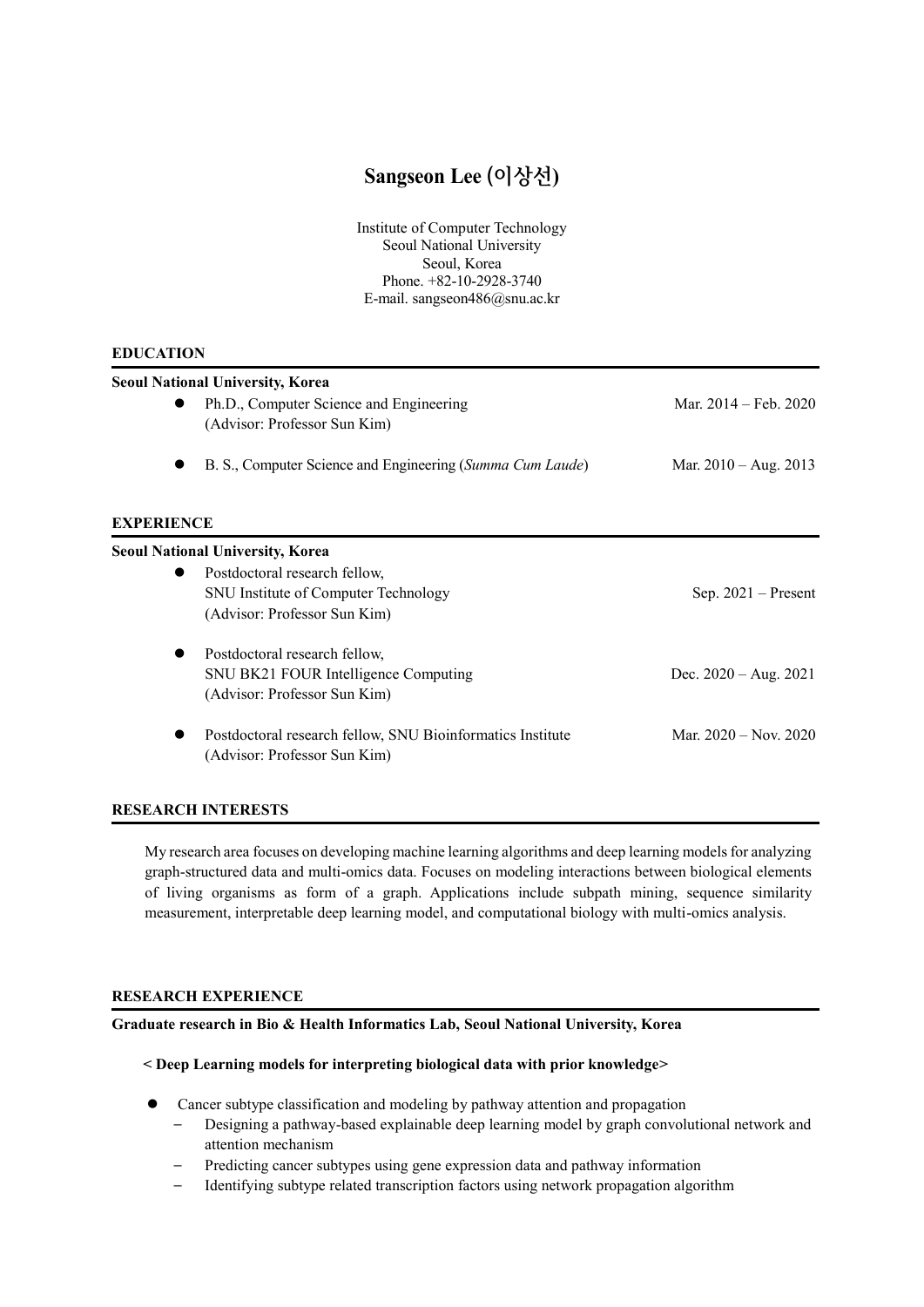- Analyzed RNA-seq dataset of five cancers with multiple subtypes
- Paper accepted by *Bioinformatics* journal (SCI, IF=4.531)
- ⚫ Learning Cell-Type-Specific Gene Regulation Mechanisms by Multi-Attention Based Deep Learning with Regulatory Latent Space
	- Designing multi-modal deep learning model for learning gene regulation mechanism
	- Exploring properties of each omics by different neural network structures (ex. CNN, RNN)
	- Elucidating epigenetic gene regulation mechanism by various attention layers
	- Paper accepted by *Frontiers in Genetics* journal (SCIE, IF=3.258)

# ⚫ Deep Hierarchical Embedding for Simultaneous Modeling of GPCR Proteins in a Unified Metric Space

- Learning hierarchy in GPCR proteins using a multi-task convolutional neural network
- Utilizing two types of loss: softmax-loss (for inter-class) & center-loss (for intra-class)
- Encapsulating biological properties (ex. Phylogeny, Motif) in embedded hidden features
- Paper submitted in *Scientific Reports* journal (Under review: Major revision)

# **< Pathway analysis for high-dimension & small sample-size data >**

- ⚫ Comprehensive and critical evaluation of individualized pathway activity measurement tools on pancancer data
	- Suggesting five criteria for measuring usefulness of pathway activity inference tools
	- Analyzed 13 pathway activity inference tools on PAN-cancer data
	- Paper accepted by *Briefings in Bioinformatics* journal (SCI, IF=9.101)
- ⚫ MIDAS: Mining differentially activated subpaths of KEGG pathways from multi-class RNA-seq data
	- Kinds of subgraph mining for identifying differentially activated subpaths among multi-class data
	- Handling multi-class data by statistical test  $&$  greedy-based expansion technique
	- Paper accepted by *Methods* journal (SCI, IF=3.998)

## **< Information theoretic approach in sequence-type data >**

- ⚫ Ranked k-spectrum kernel for comparative and evolutionary comparison of exons, introns, and CpG islands
	- Suggesting a sequence similarity kernel based on rank and evolutionary information
	- Reconstructing phylogenetic trees of 10 mammalian species using exon, intron, and CpG islands sequences
	- Finding relationship across three regions in terms of evolutionary information contents: exon > CpG island > intron
	- Paper accepted by *IEEE/ACM Transactions on Computational Biology and Bioinformatics* journal (SCIE, IF=2.896)
- ⚫ SpliceHetero: An information theoretic approach for measuring spliceomic intratumor heterogeneity from bulk tumor RNA-seq
	- Measuring intratumor heterogeneity in transcriptome level by handling spliceome
	- Utilizing Shannon entropy and Jensen-Shannon Divergence to capture heterogeneity
	- Paper accepted by **PloS ONE** journal (SCI, IF=2.776)

## **< Application of computational algorithms on epigenomic data >**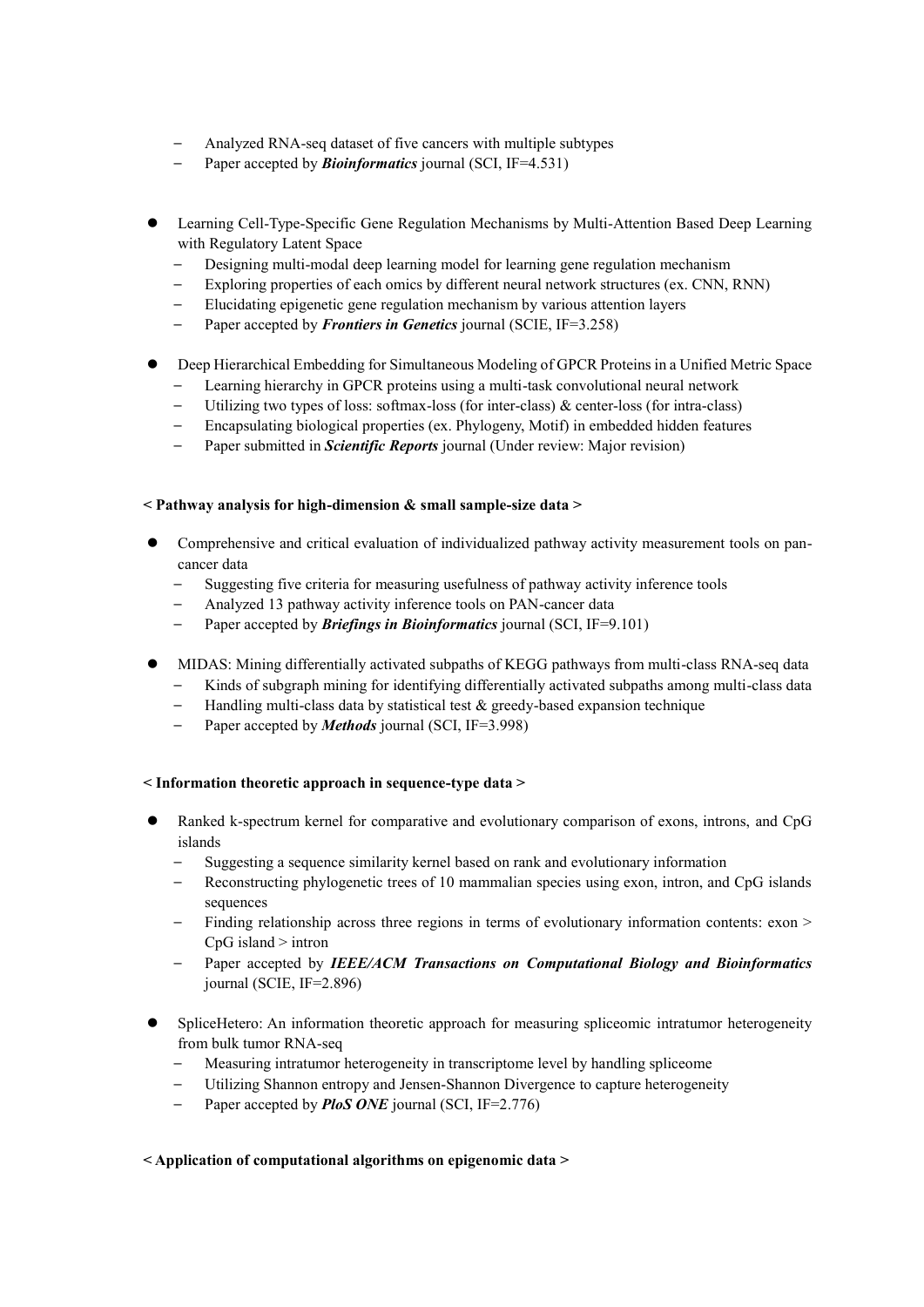- ⚫ DNMT1 maintains metabolic fitness of adipocytes through acting as an epigenetic safeguard of mitochondrial dynamics
	- Showing that DNA methylation directs distal enhancer-mediated transcriptomic features of adipocytes
	- Using a sliding-window based DMR (Differentially Methylated Region) detecting algorithm and a combinatorial analysis of ChIP-seq and PCHi-C data
	- Paper accepted by *Proceedings of the National Academy of Sciences* (**PNAS**) journal (SCI, IF=9.412)
- ⚫ BioVLAB-mCpG-SNP-EXPRESS: A system for multi-level and multi-perspective analysis and exploration of DNA methylation, sequence variation (SNPs), and gene expression from multi-omics data
	- Platform for analyzing complex relationships between omics data
	- Guiding interpretation of results by multi-level and multi-perspective panels
	- Paper accepted by *Methods* journal (SCIE, IF=3.802)
- ⚫ PRISM: Methylation Pattern-based, Reference-free Inference of Subclonal Makeup
	- Inferring the composition of epigenetically distinct subclones of a tumor from methylation patterns
	- Proofreading of methylation pattern based on DNMT1-like HMM
	- Inferencing epigenetic subclonal information by k-mixture decomposition with EM algorithm
	- Paper accepted by *ISMB 2019* conference, *Bioinformatics* journal (SCI, IF=4.531)

#### **TEACHING EXPERIENCE**

**Guest lecturer:** Machine Learning in Bioinformatics**,** 2021 Spring, Seoul National University, Korea **Guest lecturer: 생물정보학을 위한 IT기초,** 2020 Spring, Seoul National University, Korea **Guest lecturer: 휴먼바이오공학기초**, 2020 Spring, Ewha Womans University, Korea **Guest lecturer: 기계학습의 이해**, 2019 Oct, Big Data Academy, Seoul National University, Korea **Guest lecturer: 휴먼바이오공학기초**, 2019 Spring, Ewha Womans University, Korea **Guest lecturer: 기계학습의 이해**, 2018 Jul, Big Data Academy, Seoul National University, Korea **Guest lecturer:** Deep Learning for Bioinformatics, 2018 Feb, KSBi-BIML 2018 **(생물정보학&머신러닝/ 인공지능 워크샵),** Korea

#### **PUBLICATIONS**

#### **Research Highlights**

4 papers published as Deep Learning in Bioinformatics (국제 2편, 국내 2편)

2 papers published in *Bioinformatics* (The flagship journal in the bioinformatics field)

1 paper presented at *Intelligent Systems for Molecular Biology (ISMB)* **(한국정보과학회 선정 최우수 학술대회)**

#### **International Journals / Conferences (\*: equal contributors)**

[1] Piao Y, **Lee S**, Lee D, Kim S. Sparse Structure Learning via Graph Neural Networks for Inductive Document Classification. AAAI 2022. Accepted.

[2] Sung I\*, **Lee S**\*, Pak M, Shin Y, Kim S. AutoCoV: Learning the Spatial and Temporal Dynamics of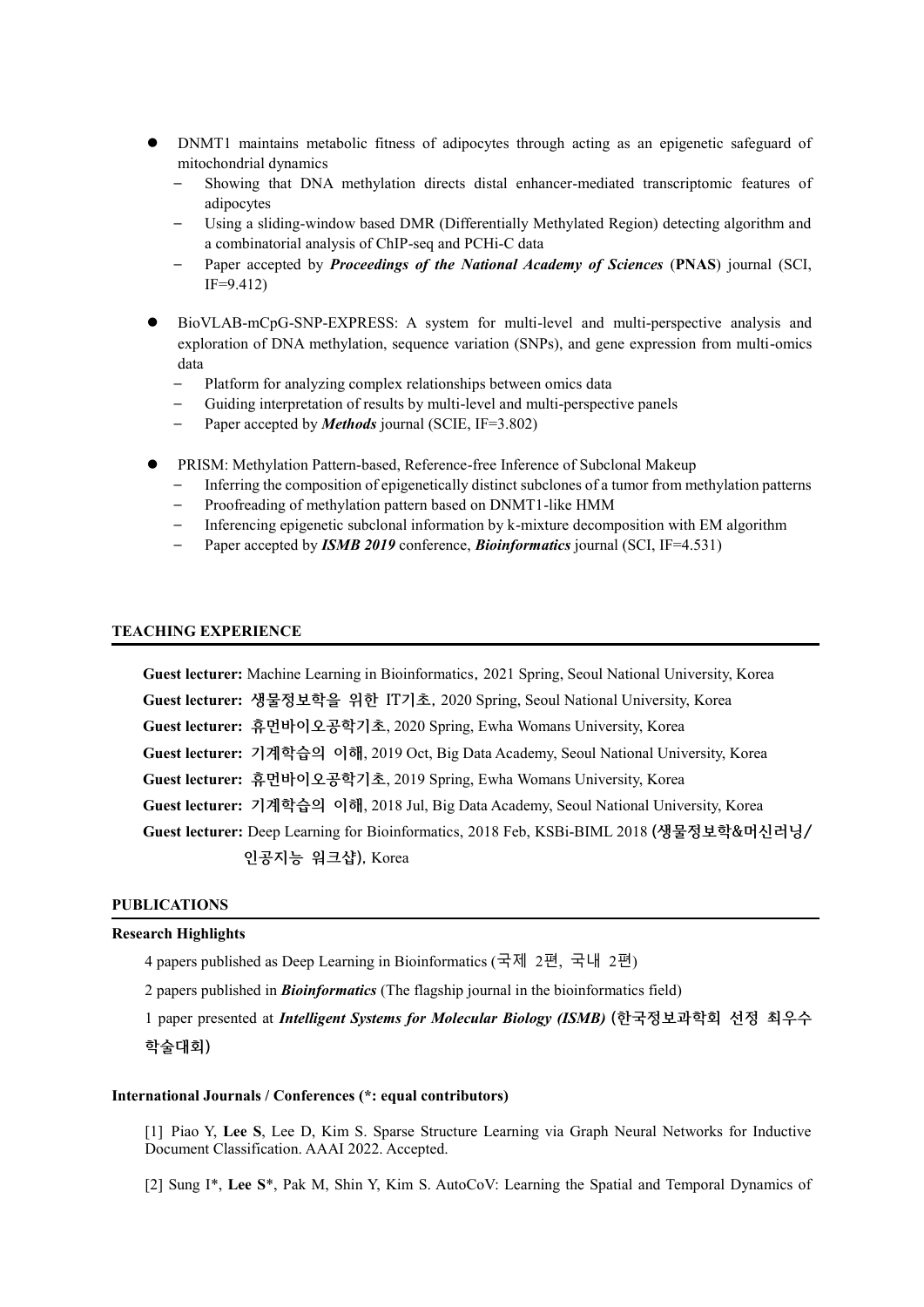COVID-19 Spread Patterns from Embedding Space by k-mer Based Deep Learning. BMC Medical Genomics, in revision.

[3] Kim J, Lim S, **Lee S**, Cho C, Kim S. Embedding of FDA Approved Drugs in Chemical Space Using Cascade Autoencoder with Metric Learning. IEEE BigComp 2022. AI-BioHealth 2022 workshop. Accepted.

[4] Kim I, **Lee S**, Kim Y, Namkoong H, Kim S. Probabilistic model for pathway-guided gene set selection. IEEE International Conference on Bioinformatics and Biomedicine (BIBM) 12th International Workshop on Biomedical and Health Informatics (BHI 2021), Accepted.

[5] Kim MS, **Lee S**, Lim S, Lee DY, Kim S. Subnetwork Representation Learning for Discovering Network Biomarkers in Predicting Lymph Node Metastasis in Early Oral Cancer.. Scientific Reports, 2021 Dec; 11:23992.

[6] Lee T, **Lee S**, Kang M, Sun Kim. Deep Hierarchical Embedding for Simultaneous Modeling of GPCR Proteins in a Unified Metric Space. Scientific Reports, 2021 May; 11:9543.

[7] **Lee S**, Lee T, Noh YK, Kim S. Ranked k-spectrum kernel for comparative and evolutionary comparison of exons, introns, and CpG islands. *IEEE/ACM Transactions on Computational Biology and Bioinformatics* (SCIE, IF=3.015), 2021 May-June; 18(30).

[8] Moon JH, **Lee S**, Hur B, Kim S. MLDEG: A network-based ensemble model to identify differentially expressed genes consistently. *IEEE/ACM Transactions on Computational Biology and Bioinformatics* (SCIE, IF=3.015), 2021 March; in press.

[9] Jeong D, Lim S, **Lee S**, Oh M, Cho C, Seong H, Jung W, Kim S. Construction of Condition-Specific Gene Regulatory Network using Kernel Canonical Correlation Analysis. Hur B, Kim S. MLDEG: A network-based ensemble model to identify differentially expressed genes consistently. *Frontiers in Genetics* (SCIE, IF=3.258), 2021 March; 12:652623.

[10] Park YJ, **Lee S**\*, Lim S\*, Hahn N, Ji Y, Huh JY, Alfadda AA, Kim S, Kim JB. DNMT1 maintains metabolic fitness of adipocytes through acting as an epigenetic safeguard of mitochondrial dynamics. *Proceedings of the National Academy of Sciences* (**PNAS**) (SCI, IF=9.412). 2021 Mar 16; 118(11):e 2021073118.

[11] Oh M, Park S, **Lee S**, Lee D, Lim S, Jeong D, Jo K, Jung I, Kim S. DRIM: A web-based system for investigating drug response at the molecular level by condition-specific multi-omics data integration. *Frontiers in Genetics* (SCIE, IF=3.258), 2020 Nov; 11:564792.

[12] Kang M\*, **Lee S**\*, Lee D, Kim S. Learning Cell-Type-Specific Gene Regulation Mechanisms by Multi-Attention Based Deep Learning with Regulatory Latent Space. *Frontiers in Genetics* (SCIE, IF=3.258), 2020 Sep; 11:869.

[13] **Lee S**, Lim S, Lee T, Sung I, Kim S. Cancer subtype classification and modeling by pathway attention and propagation. *Bioinformatics* (SCI, IF=5.610), 2020 Jun; 36(12):3818-3824.

[14] Lim S, **Lee S**, Jung I, Rhee S, Kim S. Comprehensive and critical evaluation of individualized pathway activity measurement tools on pan-cancer data. *Briefings in Bioinformatics* (SCI, IF=8.990), 2020 Jan; 21(1):36-46.

[15] Hur B, Kang D, **Lee S**, Moon JH, Lee G, Kim S. Venn-diaNet: Venn diagram based network propagation analysis framework for computing multiple biological experiments. *BMC Bioinformatics* (SCIE, IF=3.242) – Proceeding of 30th International Conference on Genome Informatics (GIW), 2019 Dec 27; 20(23):1-12.

[16] Kang D, Ahn H, **Lee S**, Lee CJ, Hur J, Jung W, Kim S. StressGenePred: a twin prediction model architecture for classifying the stress types of samples and discovering stress-related genes in Arabidopsis. *BMC Genomics* (SCIE, IF=3.594) – Proceeding of 2018 IEEE International Conference on Bioinformatics and Biomedicine (BIBM), 2019 Dec 20; 20(11):949.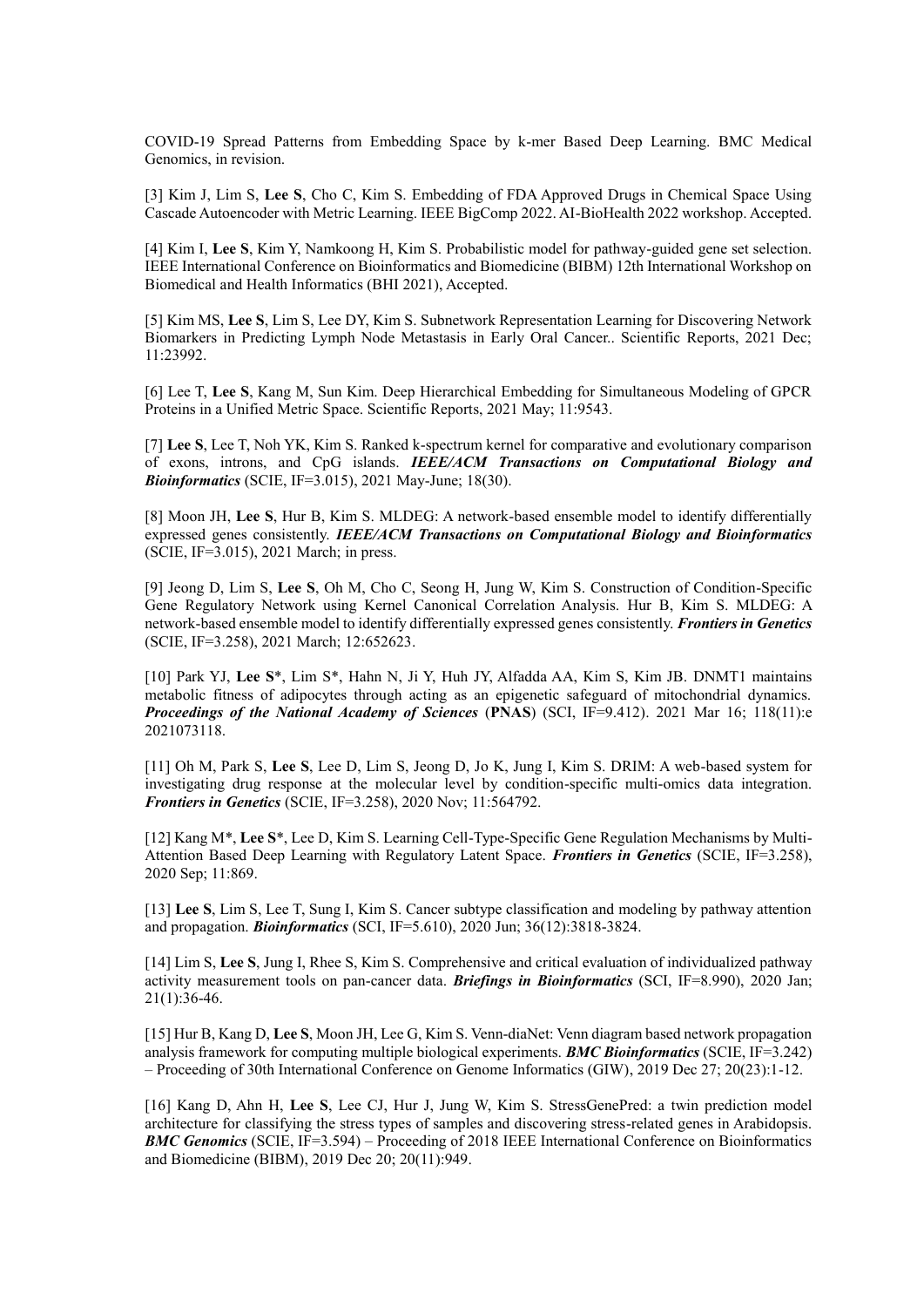[17] Kim MS, **Lee S**, Lim S, Kim S. SpliceHetero: An information theoretic approach for measuring spliceomic intratumor heterogeneity from bulk tumor RNA-seq. *PloS ONE* (SCI, IF=2.740), 2019 Oct 23; 14(10).

[18] Lee DH. **Lee S**, Kim S. PRISM: Methylation Pattern-based, Reference-free Inference of Subclonal Makeup. **Bioinformatics** (SCI, IF=5.610) – Proceeding of 27th conference on Intelligent Systems for Molecular Biology (ISMB), 2019 Jul 5; 35(14):i520-i529.

[19] Lee CJ, Kang D, **Lee S**, Lee S, Kang J, Kim S. In silico experiment system for testing hypothesis on gene functions using three condition specific biological networks. *Methods* (SCI, IF=3.812), 2018 May 25; 145:10-15.

[20] **Lee S**, Park Y, Kim S. MIDAS: Mining differentially activated subpaths of KEGG pathways from multiclass RNA-seq data. *Methods* (SCI, IF=3.812), 2017 Jul 15; 124:13-24.

[21] Moon JH, Lim S, Jo K, **Lee S**, Seo S, Kim S, PINTnet: construction of condition-specic pathway interaction network by computing shortest paths on weighted PPI. *BMC Systems Biology* (SCI, IF=2.048) – Proceeding of 15th Asia Pacific Bioinformatics Conference (APBC), 2017 Mar 14; 11(2):15.

[22] **Lee S**, Moon JH, Park Y, Kim S, Flow maximization analysis of cell cycle pathway activation status in breast cancer subtypes, IEEE International Conference on Big Data and Smart Computing (BigComp) 2017, Feb 13-16, Jeju, Korea.

[23] Chae H, **Lee S**, Nephew KP, Kim S, Subtype-specific CpG island shore methylation and mutation patterns in 30 breast cancer cell lines. *BMC Systems Biology* (SCI, IF=2.048) – Proceeding of 27th International Conference on Genome Informatics (GIW), 2016 Dec 23; 10(4):116.

[24] Chae H, **Lee S**, Seo S, Jung D, Chang H, Nephew KP, Kim S. BioVLAB-mCpG-SNP-EXPRESS: A system for multi-level and multi-perspective analysis and exploration of DNA methylation, sequence variation (SNPs), and gene expression from multi-omics data. *Methods* (SCI, IF=3.802), 2016 Jul 28; 111:64-71.

[25]Jeong HM, **Lee S**, Chae H, Kim R, Kwon MJ, Oh E, Choi YL, Kim S, Shin YK. Efficiency of methylated DNA immunoprecipitation bisulphite sequencing for whole-genome DNA methylation analysis. *Epigenomics* (SCIE, IF=4.112), 2016 Jun 8; 8(8):1061-1077.

#### **Book Chapters**

[1] Pak M, Jeong D, Moon JH, Ann H, Hur B, **Lee S**, Kim S. Network Propagation for the Analysis of Multi-Omics Data. *Recent Advances in Biological Network Analysis* (pp. 185-217). 2021

#### **Domestic Journal**

**[1] 박은화\*, 이상선\*, 김선. 신약개발과 맞춤의학을 위한 그래프 학습 기술. 한국정보과학회지 제 40권 제 3호, pp.30-40. 2022.**

**[2] 박은화, 이상선, 김선. 헬스케어 예측을 위한 전자 건강 기록 기반 그래프 컨볼루션 모델. 한국정보과학회 2020 한국컴퓨터종합학술대회 논문집, Vol.2020, pp.569-571. 2020 July.**

**[3] 강동원, 안홍렬, 이상선, 정우석, 김선. 시계열 유전자 발현 데이터의 스트레스 특이 반응 유전자 검출 및 스트레스 예측 알고리즘 개발. 한국정보과학회 2018 한국컴퓨터종합학술대회 논문집, Vol.2018, pp.1063-1065. 2018 Jun.**